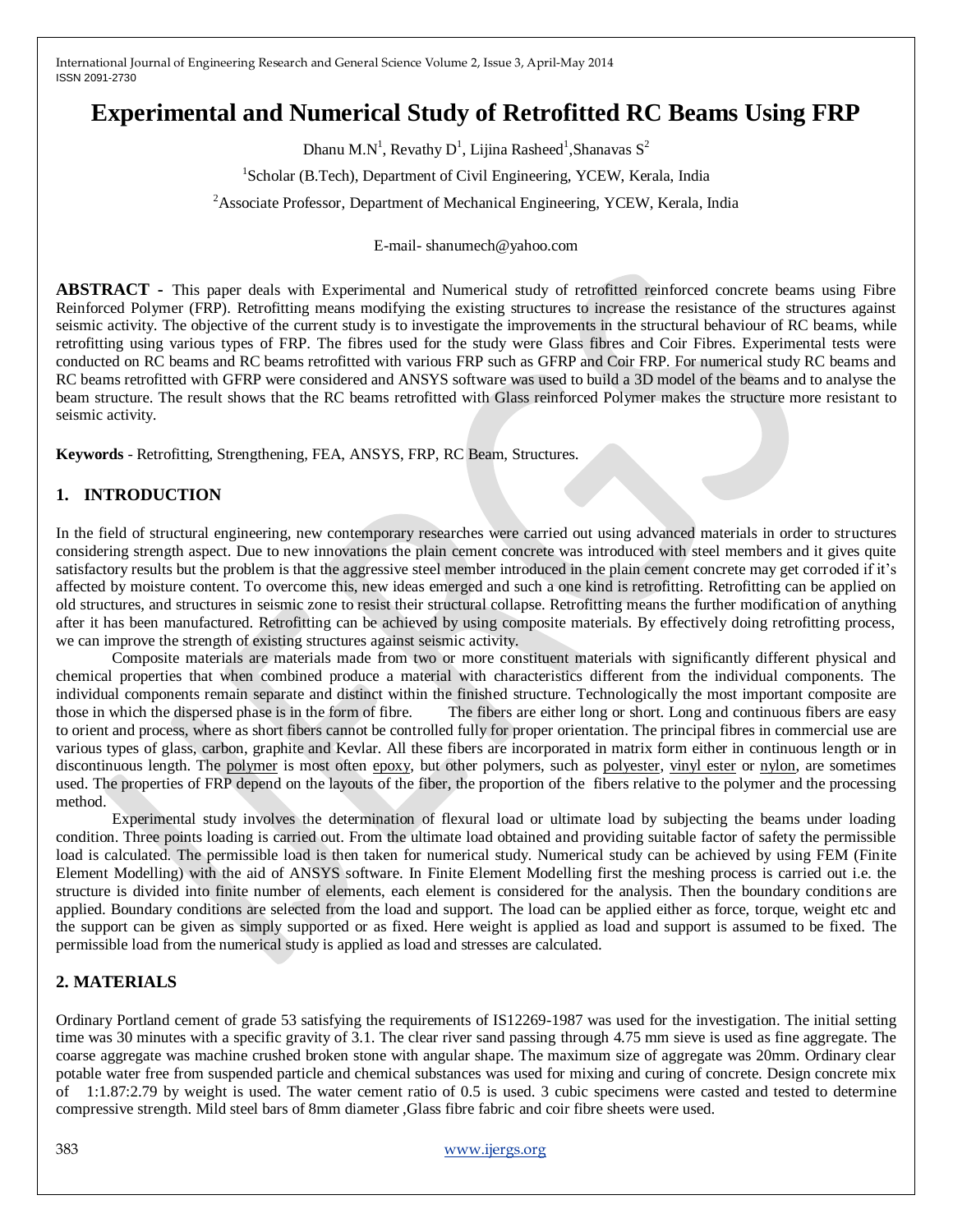

Figure 1:  $0/90^0$  PW Style





Figure 2: Glass fibre sheet Figure 3: Coir sheet Figure 3: Coir sheet

#### **3. PREPARATION OF COMPOSITE**

Materials used for the preparation of composite were Plain weave (PW) glass fibre fabric, Epoxy resin and hardener. Fibre fabric are sheet of layers of fibre made by mechanical interlocking of fibre themselves or with a secondary material to bind these fibers together and hold them in place, giving the assembly sufficient integrity to be handled. Fabric types are categorized by the orientation of the fibres: Unidirectional, 0/90°, Multiaxial, and Other/random. The orientation and weave style of the fibre fabric is chosen to optimize the strength and stiffness properties of the resulting material. Most commonly used weave style of  $0/90^0$  fabric is plain weave (PW) which gives much strength.

## **4. CASTING**

The design mix ratio was adopted for designing the beams. 9 under reinforced beams were casted, 3 as control specimens and 6 beams for retrofitting. The dimensions of all the beams are identical. The length of the beams was 500 mm and cross sectional dimensions were 100x100mm. Mild steel bars of 8 mm diameter were used for longitudinal reinforcement.

#### **5. RETROFITTING OF BEAMS**

Hand layup method was used for retrofitting of beams. The surface of the beam after curing was made rough and then cleaned with water to remove all dirt's for the proper bonding with fibre. Then the beam was allowed to dry for 24 hours. The fibre sheets were cut according to the size. After that the epoxy resin primers was mixed in a plastic container to produce a uniform mix. Then it was coated on the surface of beam for the effective bonding of fibre sheets with the concrete surface. Then fibre sheets were placed on the top of epoxy resin and another coating of resin was applied on the top of fibre sheets. This operation carried out at room temperature and is allowed to set under sunlight for 6 Hrs.

## **5.1. RETROFITTING BY GLASS FIBRE REINFORCED EPOXY**

Initially the required PW glass fibre fabric is cut from the fabric sheet to make a U – wrap around the lateral faces of the RC beam. (500 X 300) fibre fabrics of three numbers are chooses for retrofitting a specimen. Epoxy resin is mixed with hardener and the solution is applied on the selected surface of the RC beam by Brushes. Glass fibre (fabric) is placed over the reinforced concrete beam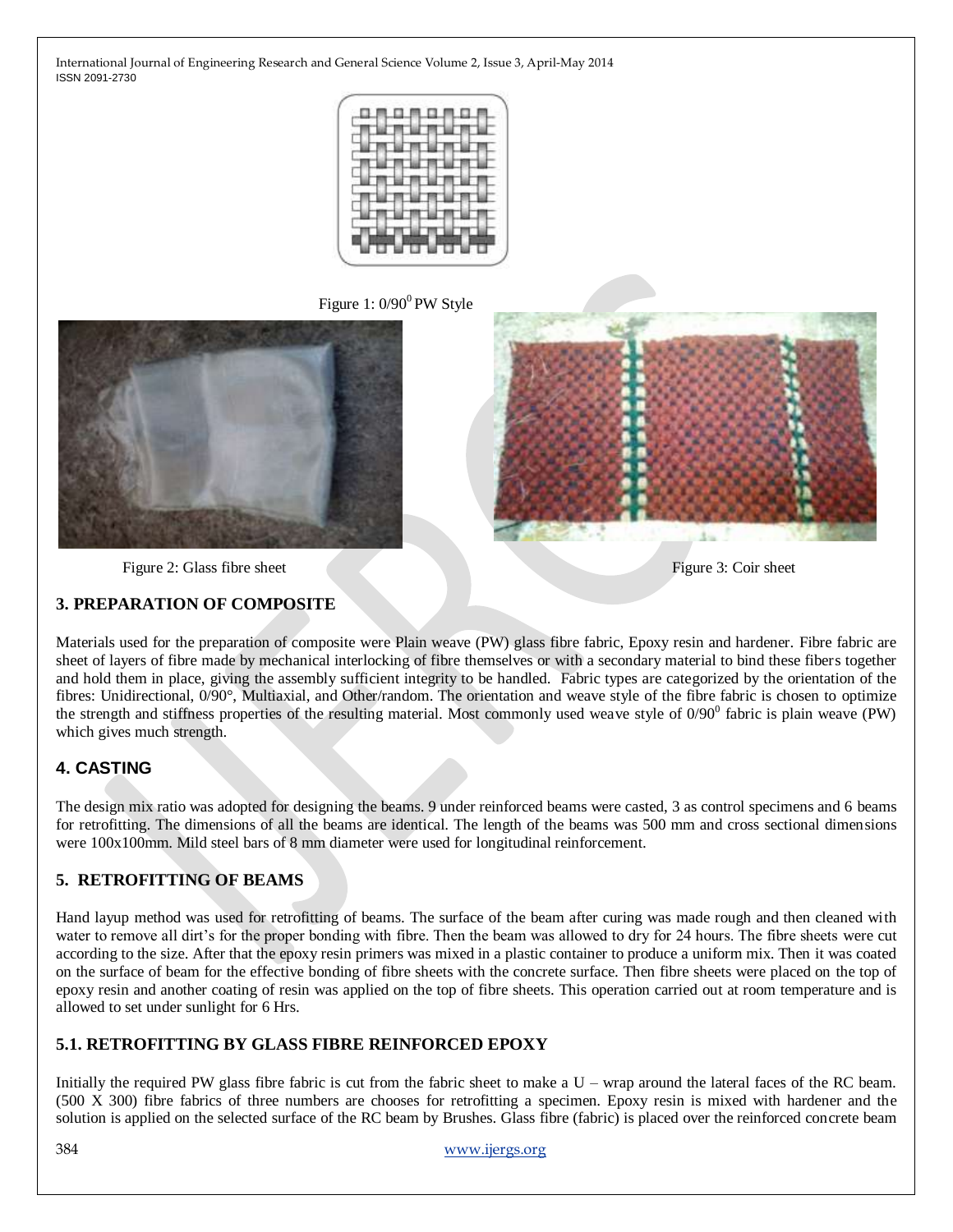(specimen) making a U- wrap. By brushes again the solution is impregnated on the fabric .The process repeats by layering fabric one by one. Finally three layered retrofitted RC beam is left to cure under standard atmospheric conditions. Three such specimens are prepared for the test



Figure 4: RC Beam Retrofitted with Glass Fibre sheet

## **5.2. RETROFITTING BY COIR FIBRE REINFORCED EPOXY**

Initially the required coir fibre is cut from the fabric sheet to make retroffiting on one side of the RC beam. (500x100) one fibre fabric is chooses for retrofitting a specimen. Epoxy resin is mixed with hardener and a solution is applied on the surface of the RC beams by brushes. One coating of epoxy is done and then the coir fibre is placed on the surface of the beams. Finally one layered retrofitted RC beam is left to cure under standard atmospheric conditions. Three such specimens are prepared for the test.



Figure 5: RC Beam Retrofitted with Coir Fibre sheet

#### **6. EXPERIMENTAL STUDY**

All the specimens are tested in the Universal Testing Machine. The test procedures of all the specimens are same. After the curing period of 28 days is over control beams are washed and its surface is cleaned for clear visibility of cracks where other sets of beams are strengthened by GFRP. The load arrangements for testing of all sets of beam is consist of central point loading as shown in figure.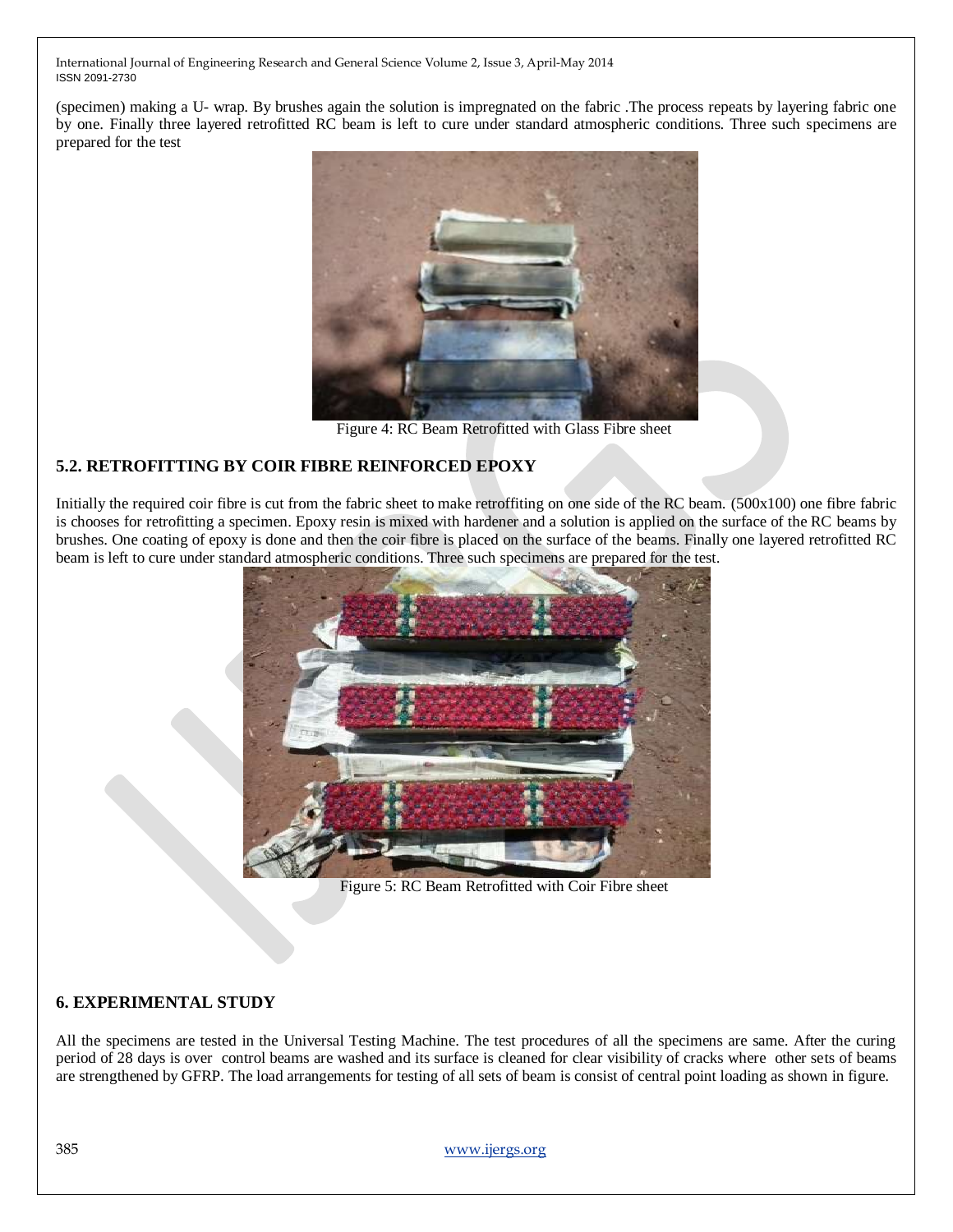



Figure 6: Test on RC beam Fig. 7: Test on RC beam Retrofitted with GFRP



Figure 8: Test on RC beam Retrofitted with coir FRP

From the experimental work the rupture load is obtained. From that ultimate bending stress can be find out by using the following equation.

 $\sigma_{b}$ = 3PL/2bt<sup>2</sup>

where, P is the rupture load, L is the gauge length, b is the width of the beam, and t is the thickness of the beam.

#### **7. DENSITY MEASUREMENT**

Mass of GFRP sheet of  $(40X40X1)$  mm<sup>3</sup> was found out. The density was found out by the relation

Density  $=$   $\frac{\text{Mass}}{\text{Volume}}$ Observed reading: Mass = 3.46 gm

#### **8. MATERIAL MODEL**

The following assumptions have been made for modeling

- 1. Material is assumed to behave as linear elastic.
- 2. Heat generation and thermal stresses are ignored.
- 3. Material is isotropic and homogeneous in nature.

The Young"s modulus and poisson"s ratio of the E-Glass fibre composite was found out by laminar theory.

 $E = E_f V_f + E_m (1-V_f)$  [Mixtures Equation]

 $\gamma = \gamma_f V_f + \gamma_m (1-V_f)$ 

Where,  $E = Young's$  modulus of the composite shaft

 $E_f$  = Young's modulus of the Fibre.

386 [www.ijergs.org](http://www.ijergs.org/)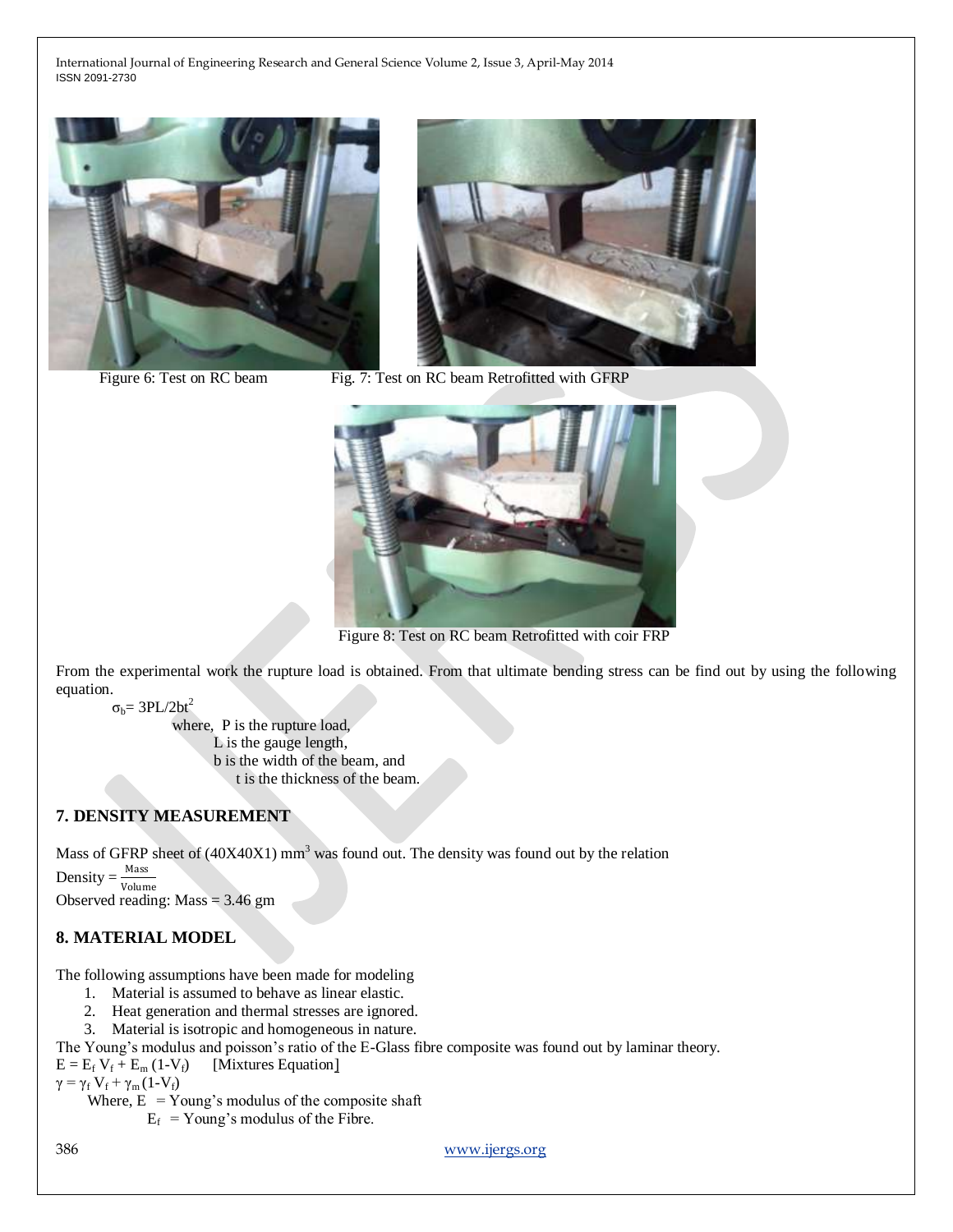$E_m$  = Young's modulus of Mixture (Epoxy).

 $V_f$  = Volume of Fibres.

The composition of the composite is 60% fibre by volume. i.e,  $V_f = 0.60$ 

Table 1

| <b>PROPERTIES</b>                           | $E - Glass$ Fibre | Epoxy |
|---------------------------------------------|-------------------|-------|
| Density, $\rho$ (kg/m <sup>3</sup> )        | 2540              | 1360  |
| Youngs Modulus, E (GPa)                     | 72.5              | 3.792 |
| Poissons ratio, $\gamma$                    | 0.21              | 0.4   |
| Ultimate tensile strength, $\sigma_u$ (MPa) | 2450              | 82.75 |

The materials used for finite element analysis and their properties are tabulated in table 2: Table 2

| <b>PROPERTIES</b>               | <b>STRUCTURAL STEEL</b> | <b>CONCRETE</b> | <b>GFRP</b> |
|---------------------------------|-------------------------|-----------------|-------------|
| Density $(kg/m^3)$              | 7850                    | 2300            | 2162.5      |
| Youngs Modulus (Gpa)            | <b>200</b>              | 30              |             |
| Poissons ratio                  | 0.3                     | 0.18            | 0.28        |
| Ultimate tensile strength (Mpa) | 460                     |                 | 1080        |

## **9. THREE DIMENSIONAL MODELLING OF FULL SCALE BEAM**

A 3D model of the specimen was generated using ANSYS 13. RC beam of cross-section (300X300) mm<sup>2</sup> and span of 4000mm, reinforced with 4 structural steel rod of diameter 16mm each was modelled. The RC beam and the RC beam retrofitted with U wrap GFRP of 2mm thickness was considered for the study.

## **10. MESH GENERATION**

After 3D Modelling, meshing of the model is necessary for the analysis. Mesh generation is done by selecting the element type "Beam 3 node 189". The total numbers of nodes are 268903 and the total numbers of elements are 98471.



Figure 9: 3D Model Figure 10: Mesh generation

387 [www.ijergs.org](http://www.ijergs.org/)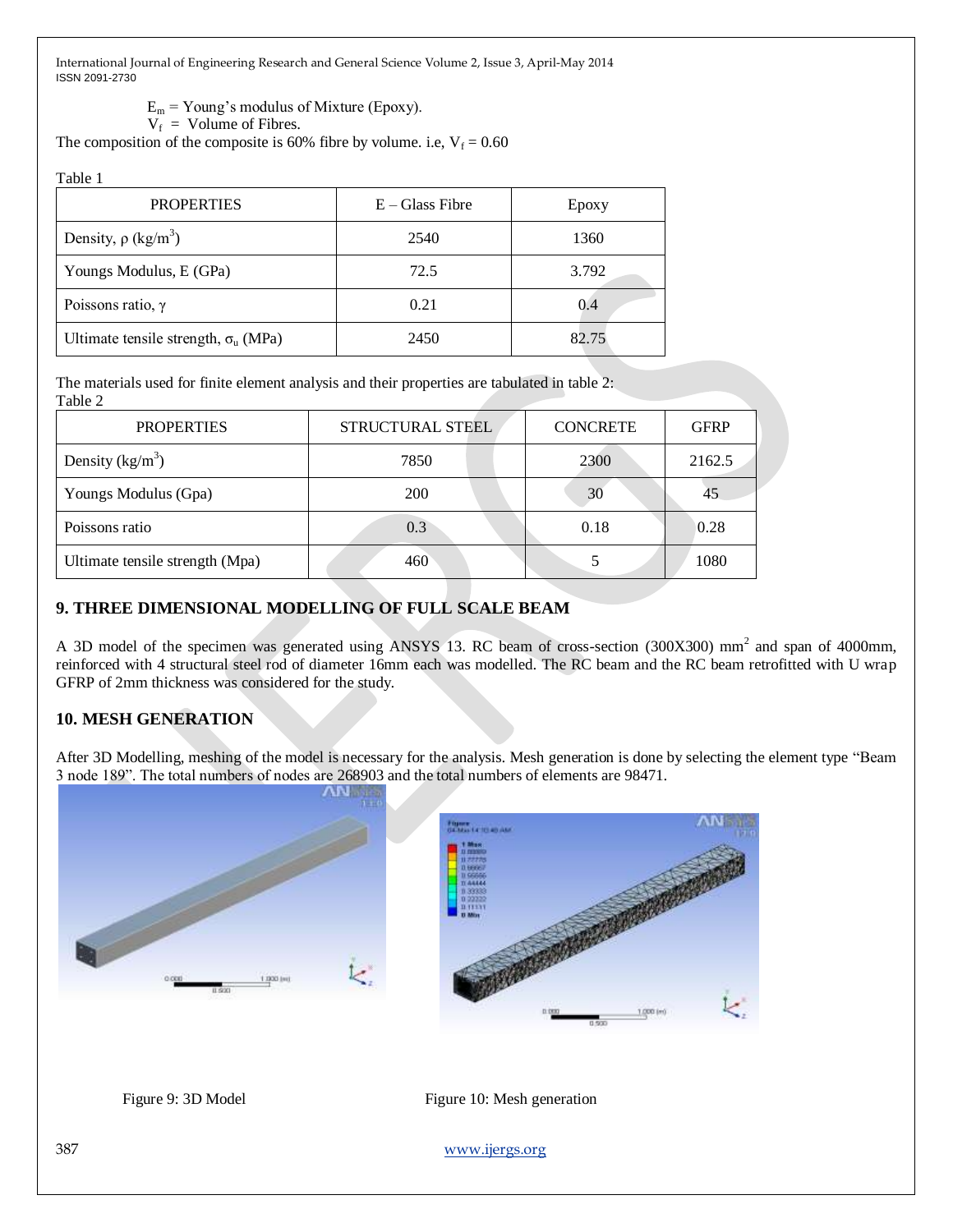## **11. BOUNDARY CONDITION**

Boundary condition is a very important step for the analysis of the structures in FEM. Here the load applied is in the form of uniformly distributed load with a total magnitude of 5,000N and the beam is supported by fixed support at its ends.



Figure 11: Boundary conditions

## **12. EXPERIMENTAL RESULT**

Table 3

| <b>MATERIAL</b>            | ULTIMATE LOAD (KN) | ULTIMATE BENDING STRESS (MPa) |
|----------------------------|--------------------|-------------------------------|
| <b>RC</b> Beam without FRP | 17                 | 10.2                          |
| RC Beam with Coir FRP      | 24.66              | 14.8                          |
| RC Beam with GFRP          | 34.08              | 20.45                         |

# **13. FEM RESULT OF FULL SCALE BEAM**



Figure 12: Equivalent stress of RC without FRP

388 [www.ijergs.org](http://www.ijergs.org/)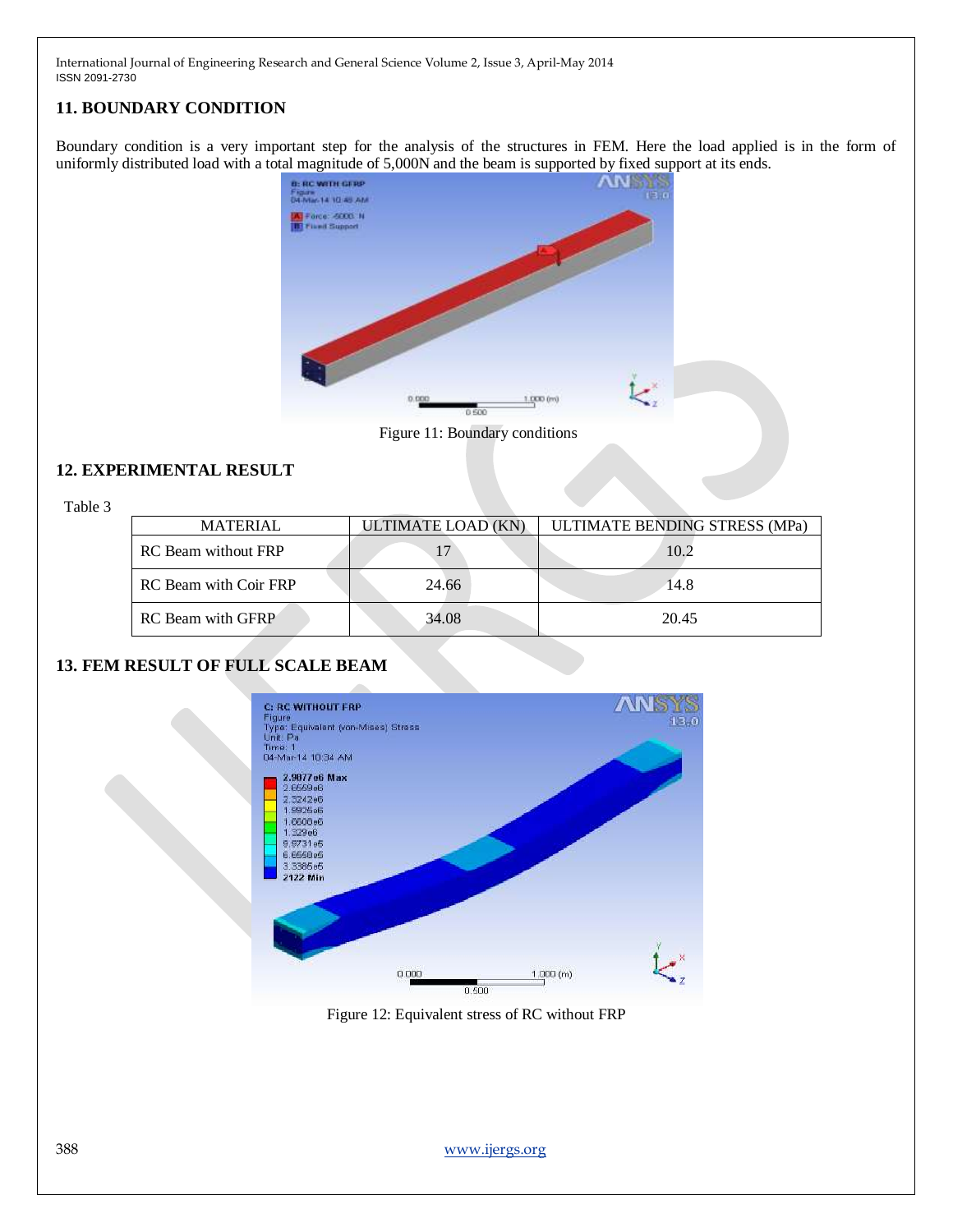





Figure 14: Total deformation of RC without FRP



389 [www.ijergs.org](http://www.ijergs.org/) Figure 15: Total deformation of RC with GFRP